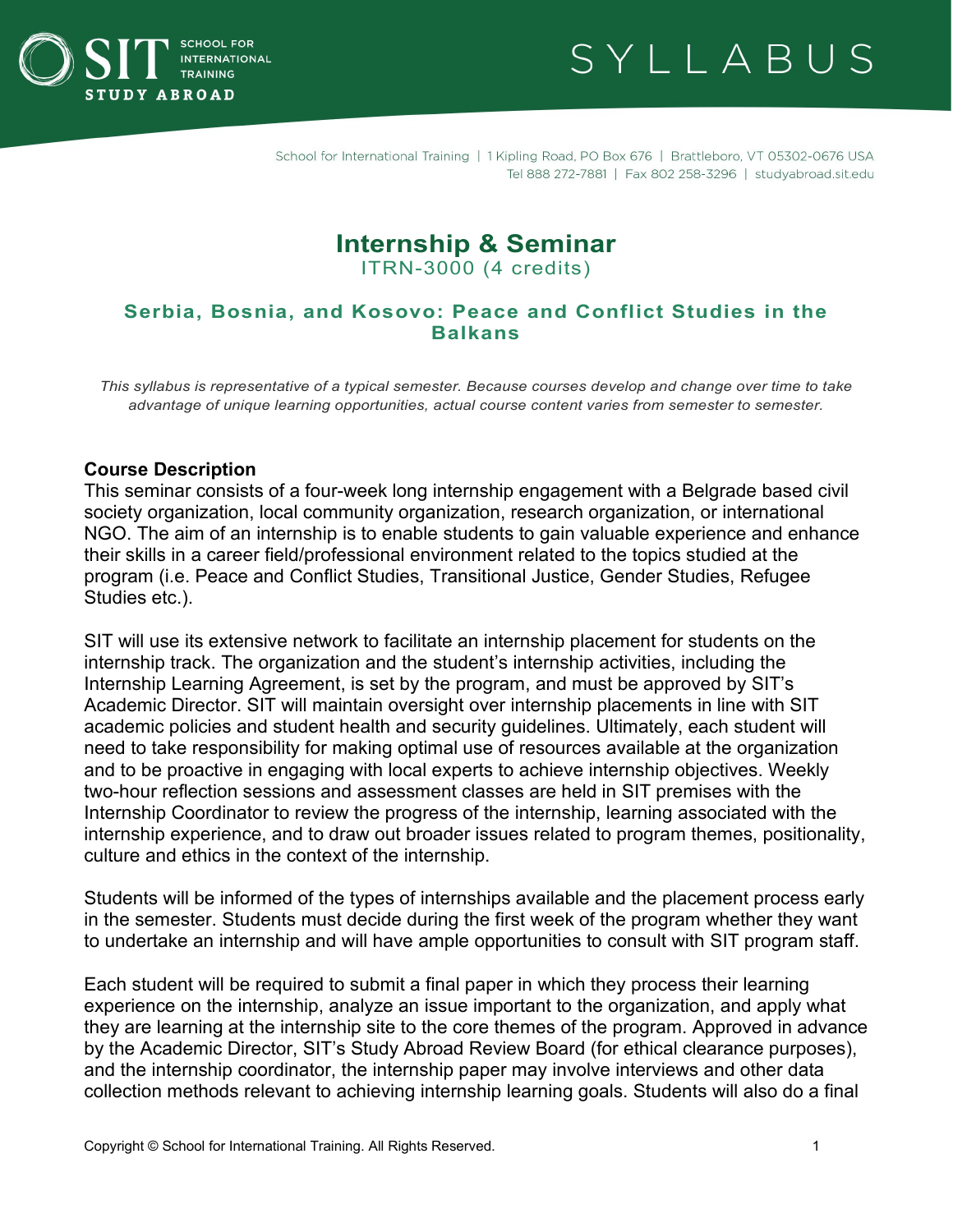presentation to demonstrate how the internship experience enhanced their understanding of the SIT program theme. The paper should also briefly document a comprehensive schedule and the specific skills and knowledge acquired through the internship experience. Rubrics for the focus project paper and presentation will be shared with students.

### **Learning Outcomes**

Upon completion of the *Internship & Seminar* course consisting of 185 hours, students will be able to:

- Demonstrate awareness of the ethics involved in doing an internship in the context of Serbia and the Western Balkans;
- Describe, analyze, and synthesize their learning experience in the internship in the form of an internship paper;
- Articulate new learning from the internship experience in the form of an oral presentation;
- Show understanding of transitional justice processes in post conflict societies and particularly in Serbia/Kosovo/Bonia-Herzegovina;
- Assess the challenges of transitional societies and student's own positionality;
- Gain meaningful and practical experience in their chosen field.

# **Language of Instruction**

This course is taught in English, but students will be exposed to vocabulary related to the internship through a wide range of venues and regional locales prior to the start of the internship. Moreover, students will be able to learn some useful phrases during language classes of local Serbian language.

### **Instructional Methods**

SIT's teaching and learning philosophy is grounded in the experiential learning theory developed by Kolb (1984; 2015) and informed by various scholars, such as Dewey, Piaget, Lewin, among others. Experiential learning theory recognizes that learning is an active process that is not confined to the formal curriculum; "knowledge is created through the transformation of experience" (Kolb, 2015, p. 49). Learning involves both content and process. Learning is holistic and happens through various life experiences upon which students draw to generate new ways of knowing and being. Learning involves a community and is a lifelong endeavor. Learning is transformational. The suggested four step-cycle of a *concrete experience*, *reflective observation*, *abstract conceptualization*, and *active experimentation* embedded in the experiential learning model is not linear and might not always happen in that specific order, as any learning is highly context dependent. These stages of taking part in a shared experience; reflecting on that experience by describing and interpreting it; challenging their own assumptions and beliefs to generate new knowledge; and ultimately applying new knowledge, awareness, skills, and attitudes in a variety of situations and contexts are important for students to engage in to become empowered lifelong learners.

# **Assignments and Evaluation**

# Assignment Descriptions and Grading Criteria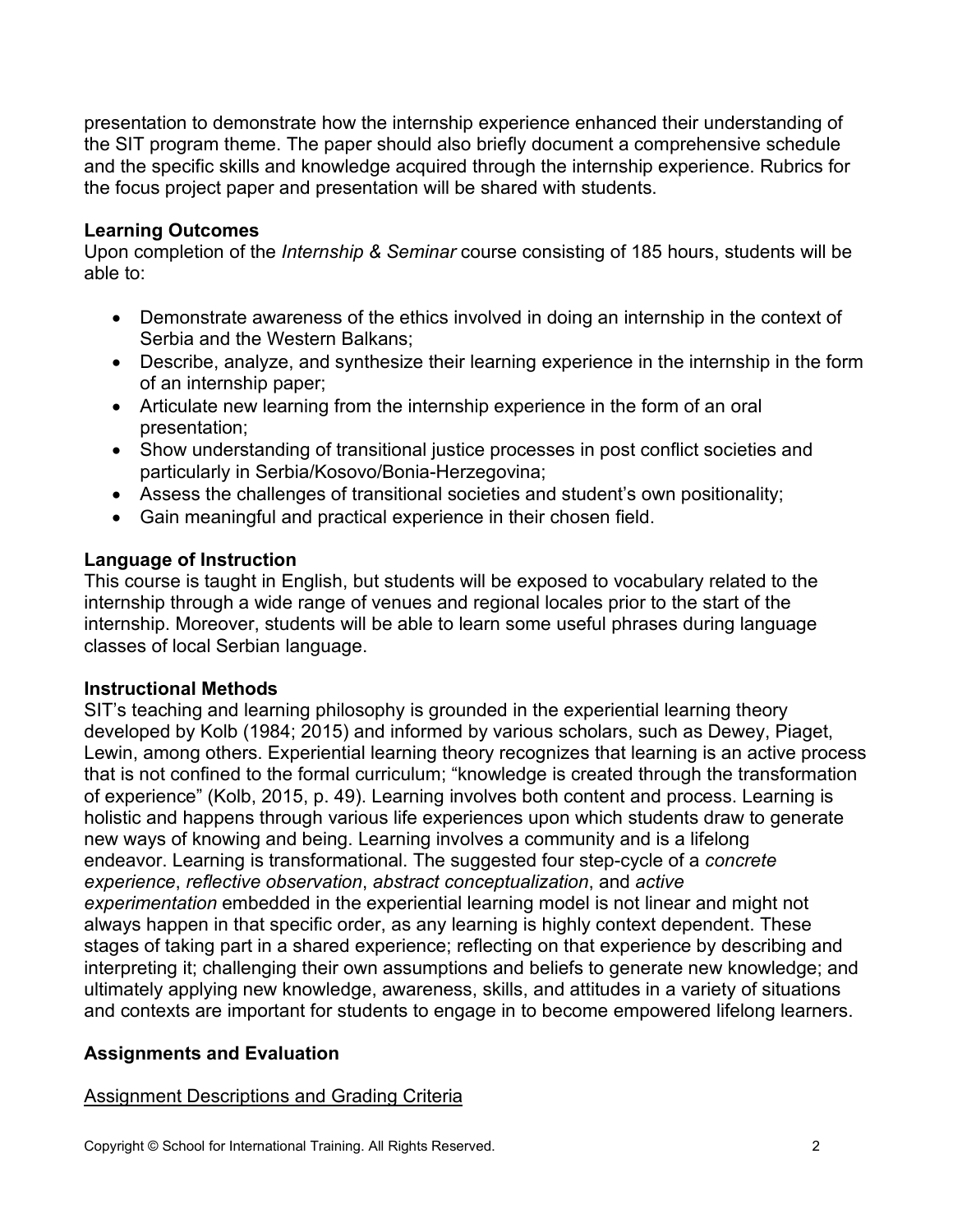At the end of the internship period, students are expected to present their work to the group. Assessment of both written work and the oral presentation is based on quality, academic scholarship, and adherence to the highest ethical standards.

### 1) Discussion and Reflection Sessions (10%)

Discussion and reflection sessions take place on a weekly basis. Students are expected to discuss experiences in the internship, reflect on the professional learning process, and respond to any prompts assigned by the internship instructor. These discussion and reflection sessions are key elements for personal, academic, and professional development during the internship. Depending on the circumstances, these sessions may be held in person or virtually.

# 2) Progress Reports (10%)

The progress reports should document the student's progress toward achieving their learning objectives during the internship. Students also document the challenges they face and how they try to deal with those challenges. Students submit two progress reports in the course of their internship experience.

### 3) Internship Performance (35%)

This evaluation by the Academic Director assesses the student's internship experience, overall professional achievements, and self-growth.

### 4) Oral Presentation (10%)

In the presentation, you should provide a succinct and clear description of the internship experience, a brief history of the organization where you interned, the activities undertaken, and key insights gained that are related to the core program themes. You should demonstrate effective management of the discussion with the audience and attend to the aesthetic elements of the delivery.

### 5) Final Paper (35%)

Students are expected to submit a 15-20 page final paper at the end of their internship experience. The final paper should include a title, list of acknowledgments, and an abstract. The paper should also have an introduction which summarizes the work and history of the organization and incorporates a number of references, detailed description of the activities accomplished, and strong and innovative aspects of the organization. The final paper must include thoughtfully articulated analytical writing that connects learning at the internship to the broader themes of the semester program and/or the investigation of one or more specific questions. The paper should be well written, well organized, and aesthetically pleasing. A summary of the final paper assessment rubric will be shared with students in advance. (Example at the end of syllabus.)

### Assessment

Discussion and Reflection Sessions – 10% 2 Progress Reports (5% each) – 10% Internship Performance – 35% Oral Presentation – 10%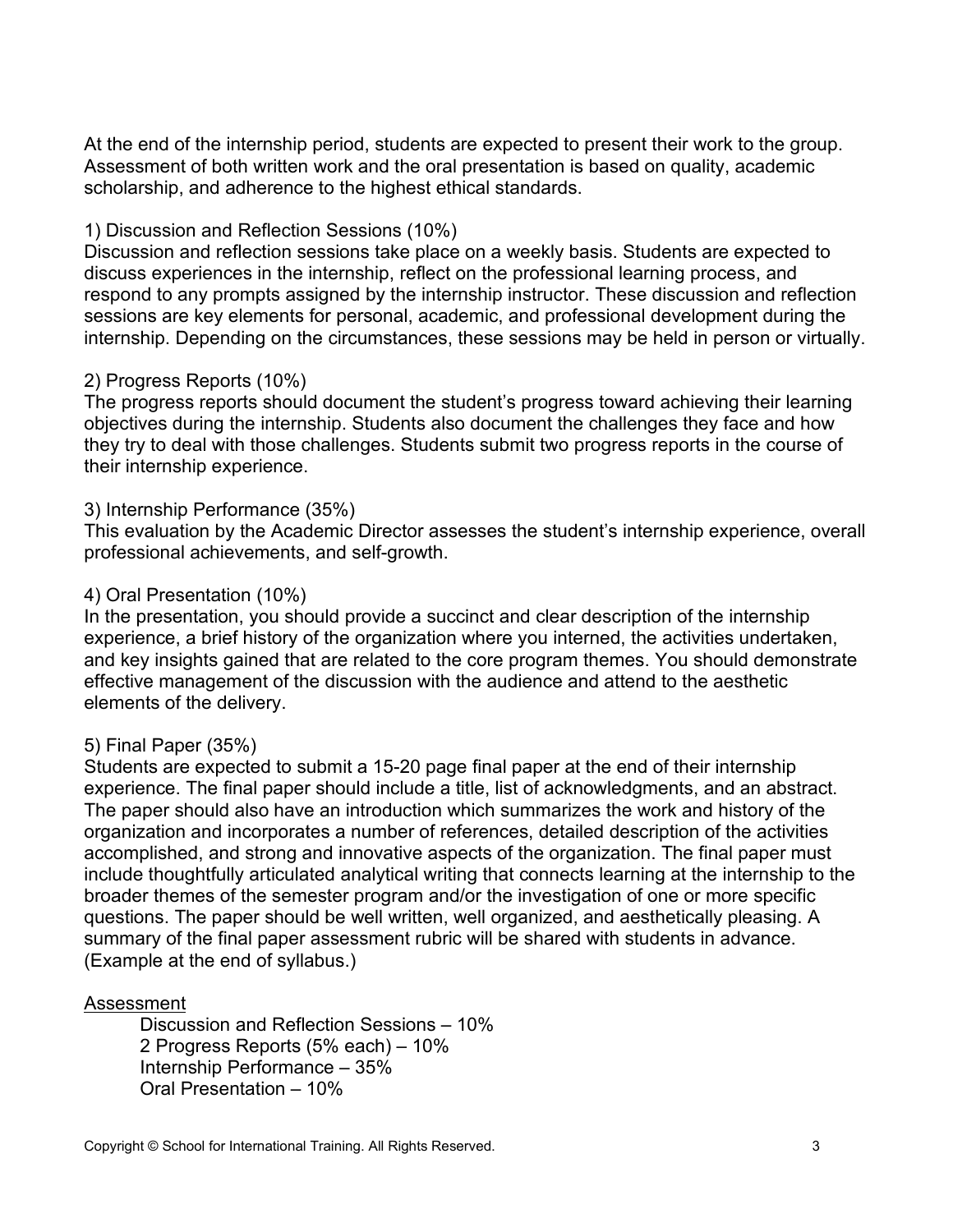Final Paper – 35%

### Attendance and Participation

Due to the nature of SIT Study Abroad programs, and the importance of student and instructor contributions in each and every class session, attendance at all classes and for all program excursions is required. Criteria for evaluation of student performance include attendance and participation in program activities. Students must fully participate in all program components and courses. Students may not voluntarily opt out of required program activities. Valid reasons for absence – such as illness – must be discussed with the academic director or other designated staff person. Absences impact academic performance, may impact grades, and could result in dismissal from the program.

### Late Assignments

SIT Study Abroad programs integrate traditional classroom lectures and discussion with fieldbased experiences, site visits and debriefs. The curriculum is designed to build on itself and progress to the culmination (projects, ISP, case studies, internship, etc.). It is critical that students complete assignments in a timely manner to continue to benefit from the sequences in assignments, reflections and experiences throughout the program.

Students may request a justified extension for one paper/assignment during the semester. Requests must be made in writing and at least 12 hours before the posted due date and time. If reason for request is accepted, an extension of up to one week may be granted at that time. Any further requests for extensions will not be granted. Students who fail to submit the assignment within the extension period will receive an 'F' for the assignment.

### Grading Scale

Grades are given both fairly and rigorously and in accordance with the system below. They will reflect a combination of absolute quality of performance, progress made, and the ability to take into account and assimilate the academic director's and the teachers' advice in assessing the work done. An "A" letter grade reflects exceptional work and a perfect combination of academic competences and personal research and analysis. It shows great ability to integrate field-based investigation and personal reflection into a structured and well-argued paper. A "B" letter grade reflects serious and methodical work as well as a substantial effort at analyzing and understanding cross-cultural issues. A "C" letter grade shows the work meets the requirements but needs more in-depth reflection and personal involvement. A "D" letter grade is insufficient and clearly reflects lack of work or serious deficiencies.

| 94-100% | A  |
|---------|----|
| 90-93%  | А- |
| 87-89%  | В+ |
| 84-86%  | В  |
| 80-83%  | В- |
| 77-79%  | C+ |
| 74-76%  | C. |
| 70-73%  | C- |
| 67-69%  | D+ |
|         |    |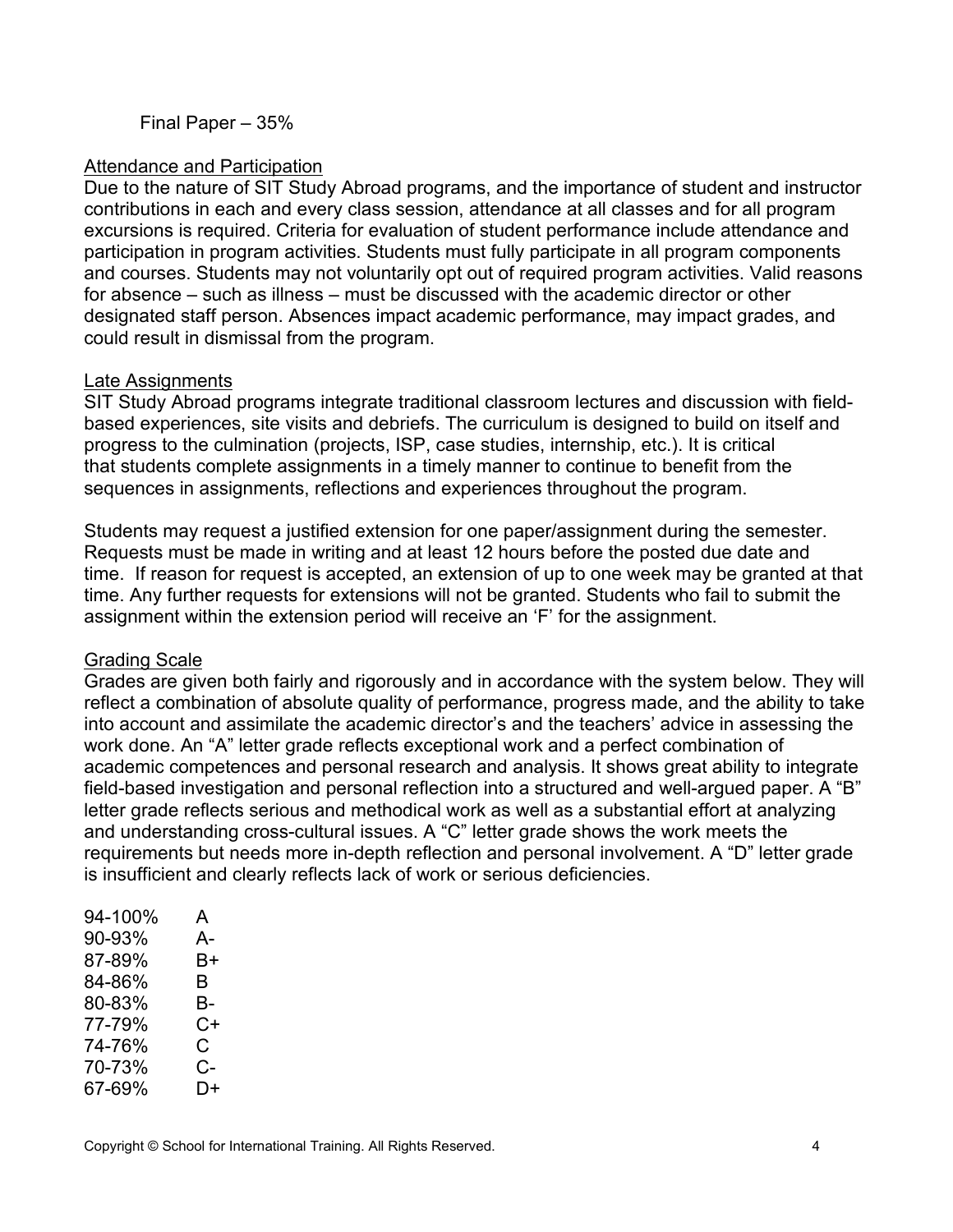#### 64-66% D below 64 F

# **Program Expectations**

- Show up prepared. Be on time, have your readings completed and points in mind for discussion or clarification. Complying with these elements raises the level of class discussion for everyone.
- Have assignments completed on schedule, printed, and done accordingly to the specified requirements. This will help ensure that your assignments are returned in a timely manner.
- Ask questions in class. Engage the lecturer. These are often very busy professionals who are doing us an honor by coming to speak.
- Comply with academic integrity policies (no plagiarism or cheating, nothing unethical).
- Respect differences of opinion (classmates', lecturers, local constituents engaged with on the visits). You are not expected to agree with everything you hear, but you are expected to listen across difference and consider other perspectives with respect.
- Storing Your Work: Keep several copies of your work as back up and keep one copy accessible to you through an online forum, such as an attachment in your email, the course learning management system, or cloud-based storage. This way your work will always be available to despite technical issues. Lost files, deleted drives, or computer crashes are not excuses for late, missing work.
- Personal Technology Use: Cell phones and other personal electronics can be used for taking notes and other class activities.  Off-task usage is not acceptable. You may be marked as absent for habitually using them for something other than classroom activities.
- Content Considerations: Some texts and activities you will encounter in this course delve into sensitive topics that may be emotionally and intellectually challenging. Our classroom is a space where we can engage with challenging ideas, question assumptions, and navigate difficult topics with respect and maturity. As possible, I will flag content and activities that are especially graphic or intense, so we are prepared to address them soberly and sensitively. If you are struggling to keep up with the work or participate in the course because of the nature of the content and activities, you should speak with me and/or seek help from counseling services.
- Classroom recording policy: To ensure the free and open discussion of ideas, students may not record classroom lectures, discussion and/or activities without the advance written permission of the instructor, and any such recording properly approved in advance can be used solely for the student's own private use.

### **SIT Policies and Resources**

Please refer to the [SIT Study Abroad Handbook](https://studyabroad.sit.edu/Student-Handbook/) and the [Policies](https://studyabroad.sit.edu/admitted-students/policies/) section of the SIT website for all academic and student affairs policies. Students are accountable for complying with all published policies. Of particular relevance to this course are the policies regarding: academic integrity, Family Educational Rights and Privacy Act (FERPA), research and ethics in field study and internships, late assignments, academic status, academic appeals, diversity and disability, sexual harassment and misconduct, and the student code of conduct.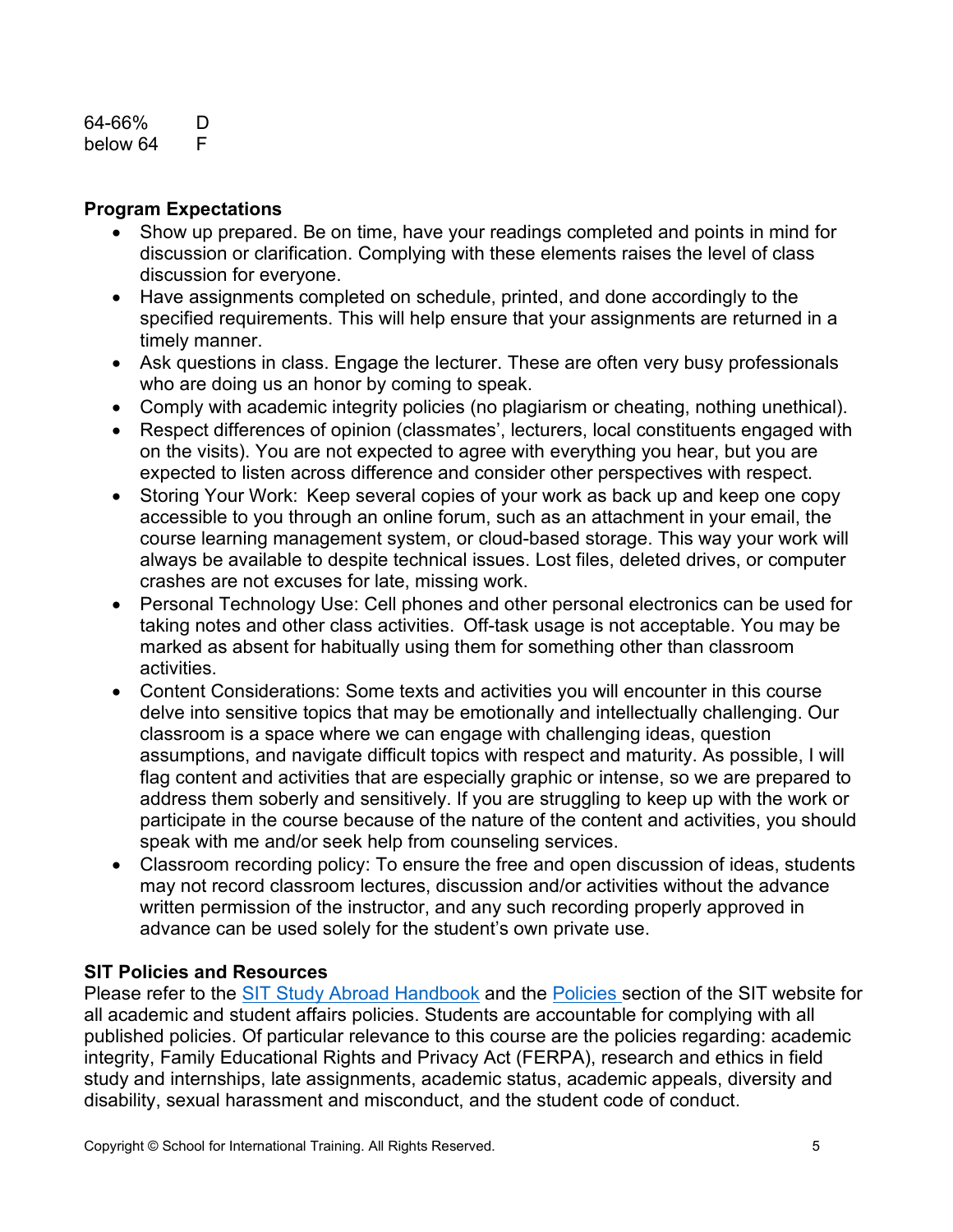Please refer to the SIT Study Abroad Handbook and SIT website for information on important resources and services provided through our central administration in Vermont, such as [Library resources and research support,](https://studyabroad.sit.edu/admitted-students/student-resources/) [Disability Services,](https://studyabroad.sit.edu/health-safety-and-well-being/disability-services/) [Counseling Services,](https://studyabroad.sit.edu/health-safety-and-well-being/counseling-and-mental-health/) [Title IX](https://studyabroad.sit.edu/health-safety-and-well-being/sexual-safety-title-ix/)  [information,](https://studyabroad.sit.edu/health-safety-and-well-being/sexual-safety-title-ix/) and [Equity, Diversity, and Inclusion](https://studyabroad.sit.edu/health-safety-and-well-being/social-identity/) resources.

# **Course Schedule**

Please be aware that topics and excursions may vary to take advantage of any emerging events, to accommodate changes in our lectures' availability, and to respect any changes that would affect student safety. Students will be notified if this occurs.

# **Module 1: Entering the Internship Site**

This module occurs while students are preparing for the full participation in their internship. Critical and guided reflection will play a key role in student development and learning during this process. This module make students aware of the professional working environments they will enter in the organizations, norms and practices related to internships in Serbia. Moreover, students will get familiar with the dress code, how to introduce themselves, how to communicate in a professional office environment, local gender norms in work place, what are the working hours in their respectable organizations. Additionally, students will discuss their objectives during the internship, travel guidelines and safety and security. At this stage students should be independent and aligned with their internship goals.

### *Recommended Readings:*

Switzer, Frederick and King, Mary (2013) *The Successful Internship: Personal, Professional and Civic development in Experiential Learning (4th Edition)*. Belmont, CA: Brooks/Cole (chapters 1 and 2).

# **Module 2: Internship Month & Final Paper**

This module occurs during the internship and focuses on ways of processing and articulating the internship experience as well as equipping students with practical tips and strategies for making the most of the experience personally, academically, and professionally. Students will reflect on the internship experience and process the learning that occurred in a safe and supportive context. The internship may have been a different experience than expected, may challenge the student's expectations of interning in a diverse and challenging environment, and may change the student's perspective of life projects or professional goals. Students will keep an internship diary in which they respond to the questions/issues listed below as instructed. Journaling should be done daily, keeping in mind the learning objectives. Students will submit three progress reports on their successes and limitations toward achieving learning objectives. Students will also meet with their instructor and other internship students for reflection and discussion during the internship. The module discusses ways of acknowledging both the successes and failures of the internship and setting realistic goals for the future.

During the internship month students are obliged to attend 4 *reflection sessions*. These sessions focus on the review of, and reflection process on the overall internship experience.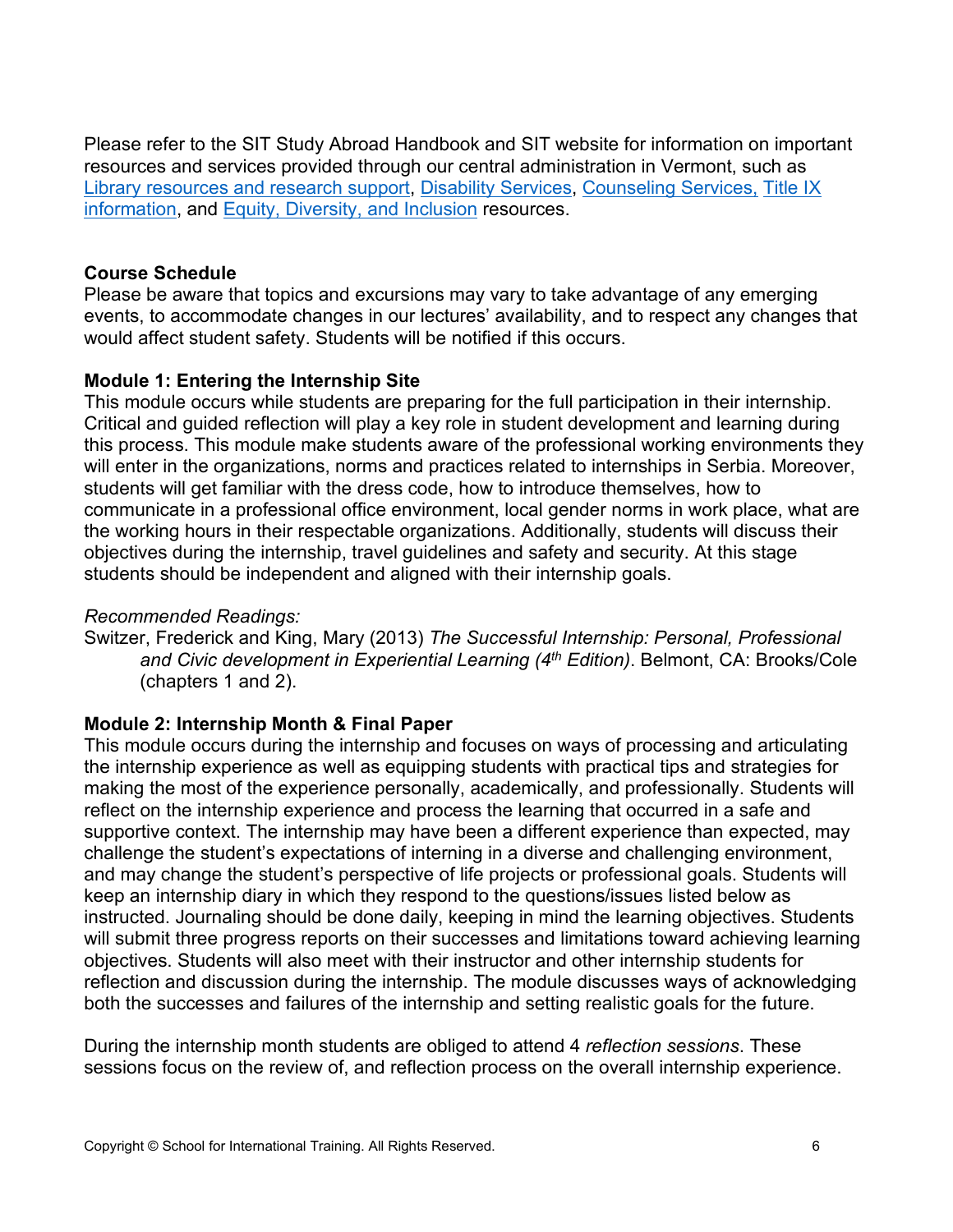Prior to each session, students will submit their 3 *progress reports* to the internship coordinator.

# Session 1: Norms, Ethics and Positionality

Keep an internship journal, and write 3 progress reports on your learning experience.

# *Recommended Readings:*

Switzer, F. and King, M. (2013). *The Successful Internship: Personal, Professional and Civic development in Experiential Learning (4th Edition)*. Belmont, CA: Brooks/Cole (Chapter 12).

Fontan, V. (2012) *Decolonizing Peace*. Lake Oswego: Dignity Press. Pp. 13-22.

### Session 2: Civil Society in the Context of Peace and Conflict Studies in the Western Balkans Expectations and Reality

Discuss new learnings: how has your understanding of the role and work of your organization improved – particularly in relation to what you have learned about the Balkans throughout the semester seminars (e.g. topics, such as, societies in transition, post-war challenges, dealing with the past, EU integration, human rights issues, women rights etc.)

# Session 3: Internship Final Paper and Presentation Design and Content

This session focuses on the content of the internship final paper and presentation design.

# Session 4: Personal Assessment of the Internship Performance

This session provides guidelines for an assessment of the key learning milestones acquired on the internship experience, challenges faced, and a possible impact of the overall experience on the student's academic and professional career. The session also includes a reflection on the internship experience, including the output of the internship (addressed in Session 3), as it relates to the critical global issue central to the program theme.

# Session 5: Talking About the Internship Experience

This session allows students to reflect on the internship experience and process the learning that occurred in a safe and supportive context. The internship may have been a different experience than expected, may challenge the student's expectations of interning in a diverse and challenging environment, and may change the student's perspective of life projects or professional goals. The session discusses ways of acknowledging both the successes and potential failures of the internship, of completing tasks, handing over projects to and sharing insights with colleagues on the internship site, and setting realistic goals for the future.

Session content includes:

- Processing the End of the Internship Experience;
- Closure with Colleagues and Supervisors;
- Articulating the Experience and Setting Plans for the Future.

# **Ethics**

The internship experience must reflect SIT's ethics policy and commitment to the values of reciprocity. The student intern should also abide by the policy and regulations of the host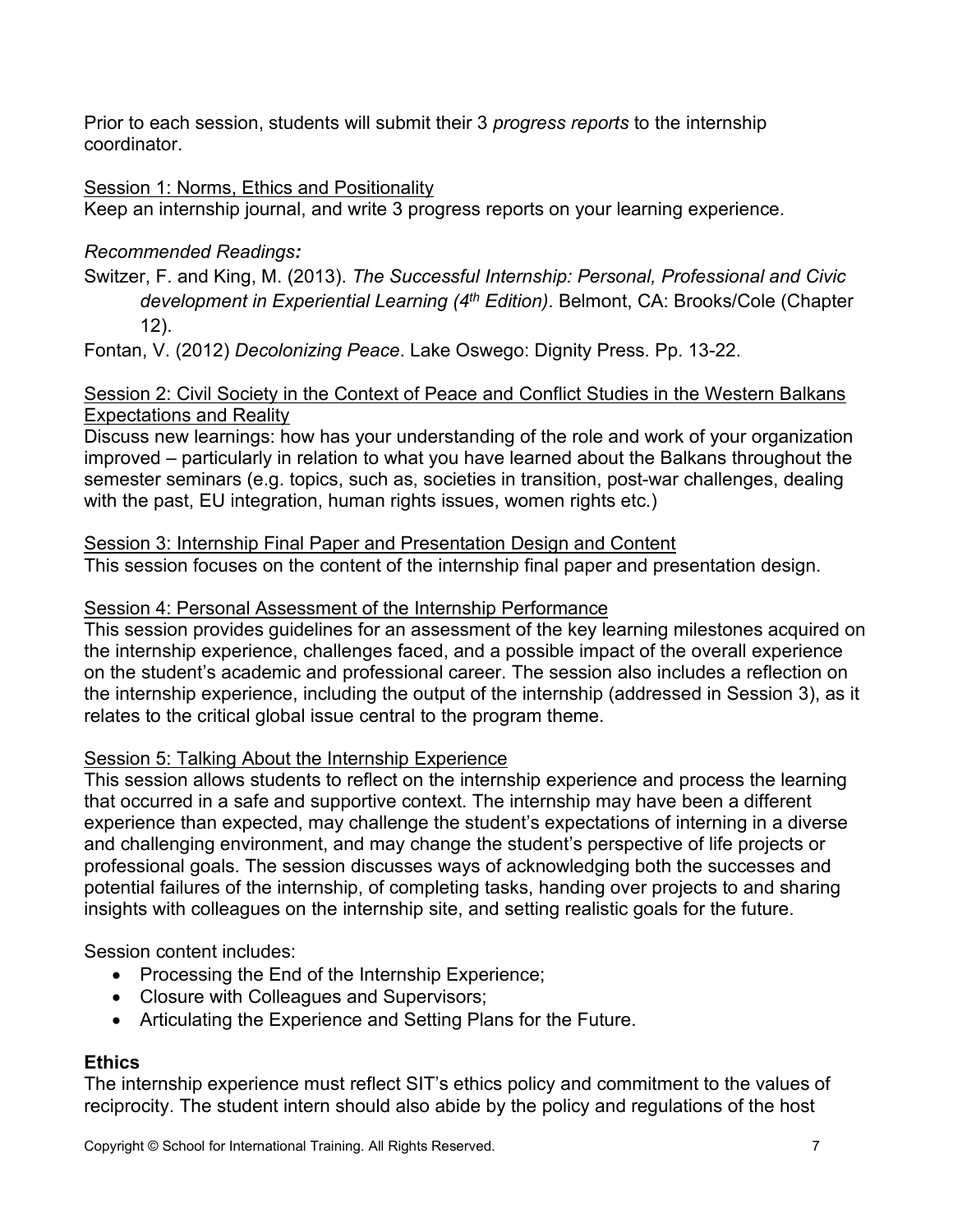institution including dress, punctuality, and employee behavior. Violations of SIT's code of conduct or employee conduct at the host institution will result in an immediate termination of the internship and can lead to further disciplinary sanctions by SIT.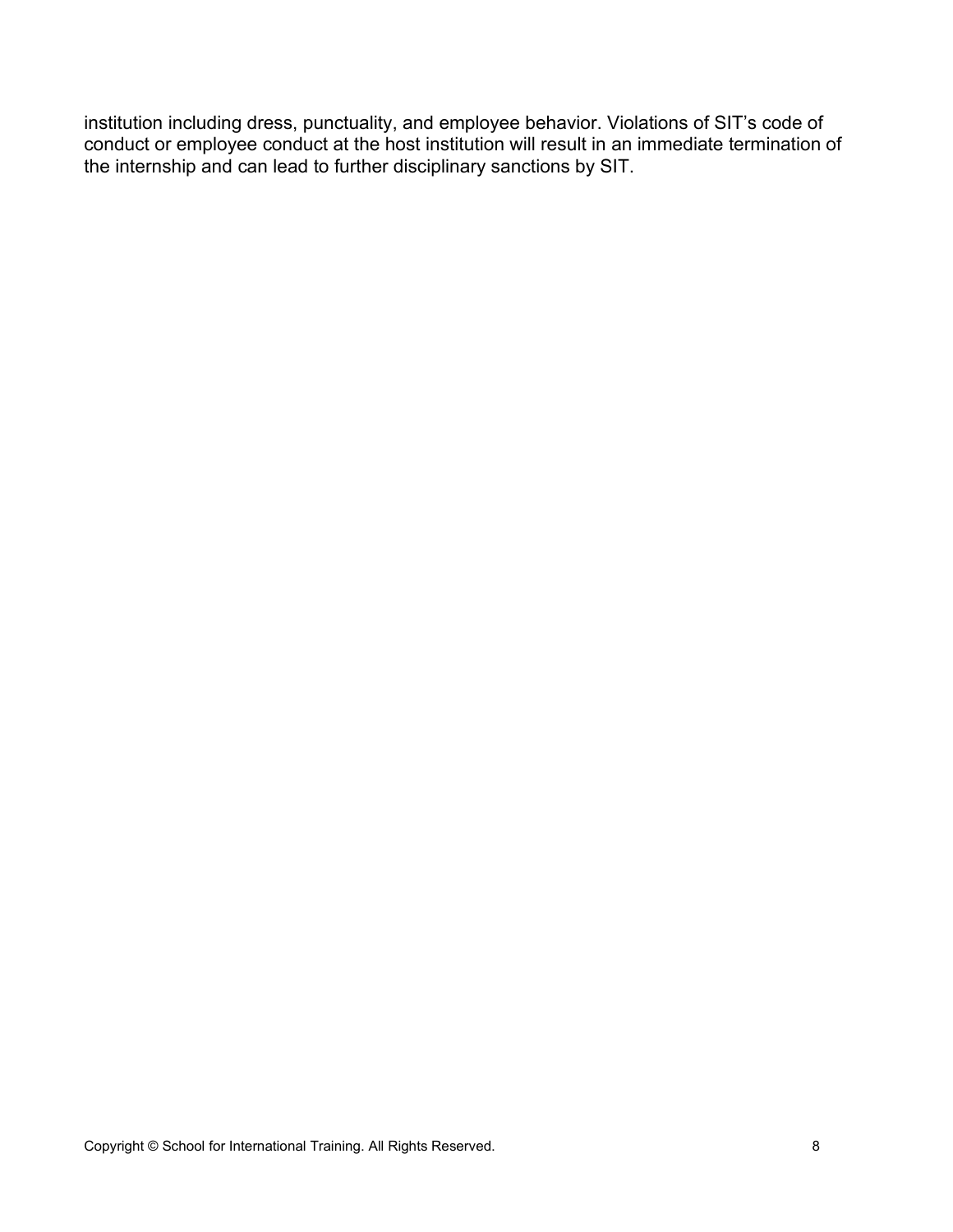| <b>RUBRIC: Internship Paper</b>                               |                                                                                                                                                                                                                                                                                                                                                                                                                                                                                                                                                                                                                                                                                                                                                                                                                                                                                                                            |  |
|---------------------------------------------------------------|----------------------------------------------------------------------------------------------------------------------------------------------------------------------------------------------------------------------------------------------------------------------------------------------------------------------------------------------------------------------------------------------------------------------------------------------------------------------------------------------------------------------------------------------------------------------------------------------------------------------------------------------------------------------------------------------------------------------------------------------------------------------------------------------------------------------------------------------------------------------------------------------------------------------------|--|
| Category                                                      | <b>Possible Considerations</b>                                                                                                                                                                                                                                                                                                                                                                                                                                                                                                                                                                                                                                                                                                                                                                                                                                                                                             |  |
| <b>Title / Abstract/Technical</b><br><b>Aspects</b>           | -The title is succinct and captures the essence of the internship experience<br>-The acknowledgements are complete and professionally written<br>-The abstract clearly summarizes the internship experience and learning<br>outcomes<br>-Table of contents, In-text citations, and reference list or bibliography are done<br>correctly and completely                                                                                                                                                                                                                                                                                                                                                                                                                                                                                                                                                                     |  |
|                                                               | -There are no mistakes in writing & grammar, spelling & punctuation<br>-The paper is clean, legible, well-formatted, professional in appearance, and<br>aesthetically pleasing                                                                                                                                                                                                                                                                                                                                                                                                                                                                                                                                                                                                                                                                                                                                             |  |
| <b>Contextualization and</b><br><b>Organizational Profile</b> | -Important themes and background information are provided so reader<br>understands the field in which the internship organization operates<br>-The history and work of the internship organization, how its work relates to the<br>program theme, and how it fits into the context of other similar organizations are<br>all accurately described<br>-The organizational structure, including division of responsibilities and the goals,<br>objectives and activities of the organization are well elaborated<br>-Care is taken not to harm by criticism, nor evaluate<br>-The community served by the organization is described in sufficient detail                                                                                                                                                                                                                                                                     |  |
| Internship<br>Focus/Objectives/Justification                  | -The paper specifies the focus area of the internship within the organization's<br>broader work<br>-The objectives of the internship are clearly presented and appropriate; how the<br>objectives relate to the program theme and/or Critical Global Issue are clearly<br>described.<br>-The student's internship tasks/duties at the organization are presented and<br>justified.                                                                                                                                                                                                                                                                                                                                                                                                                                                                                                                                         |  |
| <b>Information Acquisition</b>                                | -How information was gathered in order to compose the final internship paper is<br>explained in a clear and accurate manner and supporting materials are included in<br>appendices (if applicable)<br>-A clear and complete description of the work undertaken is given, including dates<br>and hours worked (put in an addendum).                                                                                                                                                                                                                                                                                                                                                                                                                                                                                                                                                                                         |  |
| <b>Positionality and Ethics</b>                               | - The paper acknowledges the intern's views, values, beliefs and other aspects of<br>their personal background that influence their worldview.<br>- The paper demonstrates ongoing self-reflection throughout the internship<br>experience in relation to their positionality.<br>-Human Subjects policies and ethical guidelines are adhered to and thoroughly<br>discussed<br>-Appropriate consideration is given to informed consent, anonymity, and<br>confidentiality of participants, in keeping with human subjects protocols and the<br>SARB - approved internship learning agreement<br>-The internship strengthens relationships and contributes to mutual trust between<br>the author, the organization and its clientele in ways that are respectful, culturally<br>appropriate, and collaborative<br>-The internship project is responsive to host organization and/or host community<br>needs, as applicable |  |